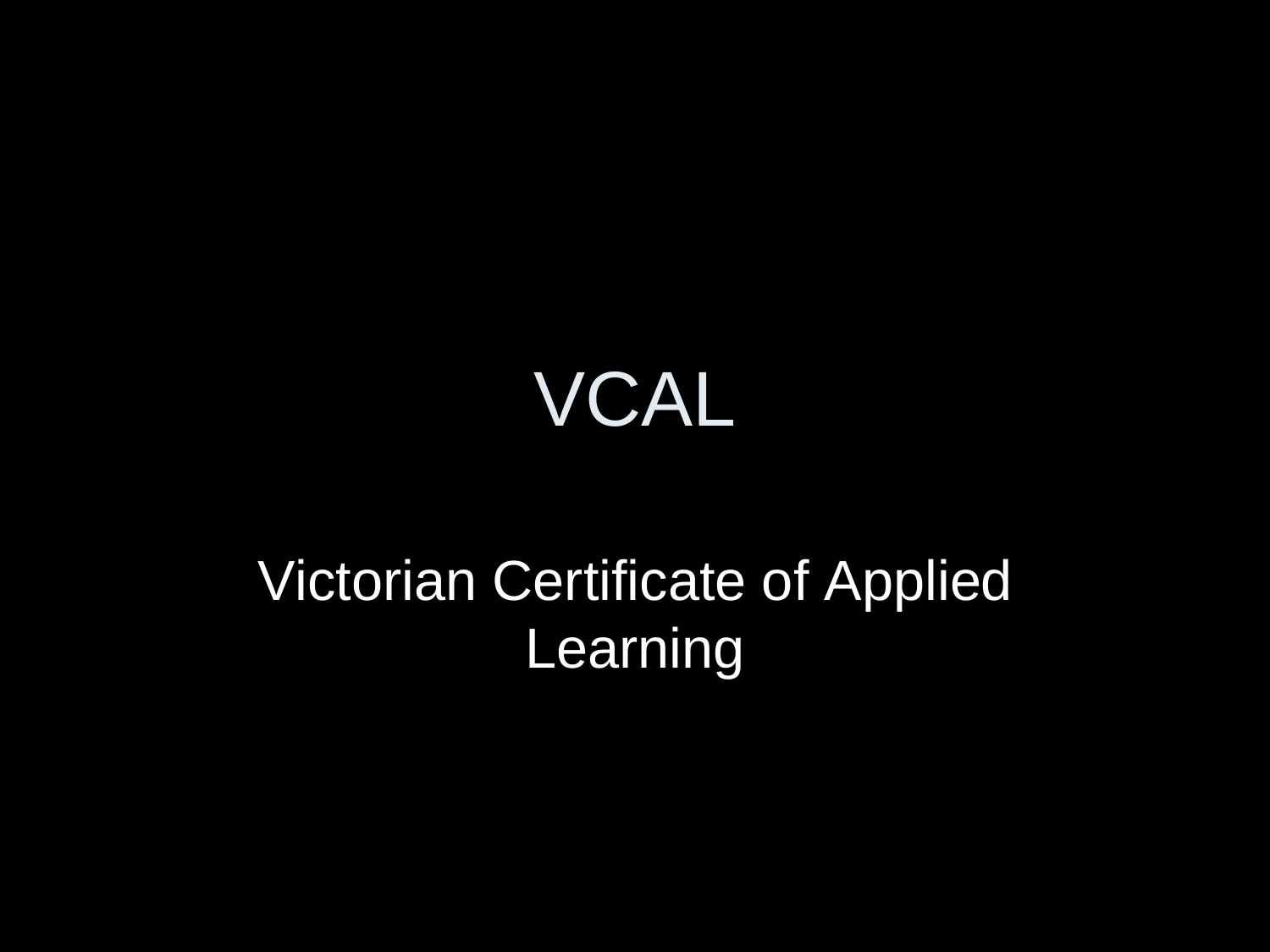## How is it different?

- Hands on, even in English and Maths
- Individual
- Outside regular school
- Flexible, with many options
- Decreased homework requirements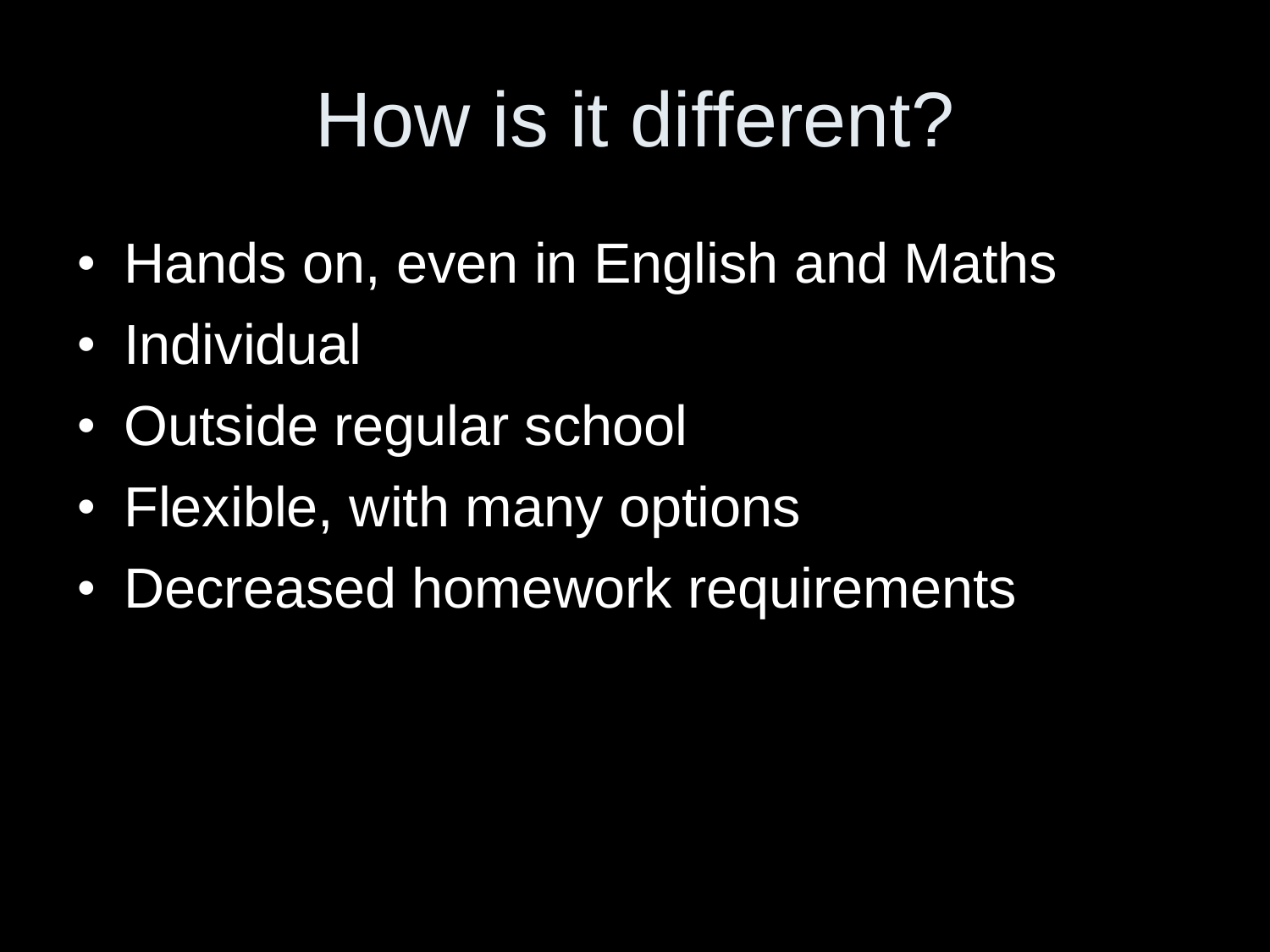## Who does it suit?

- The VCAL suits students who:
	- Are interested in an apprenticeship or traineeship after school
	- Are interested in employment immediately after school
	- Are interested in areas such as:

Catering (Hospitality) Community Services Agriculture **Community Recreation** Horticulture **Engineering** Building and construction Health Services Beauty **Hairdressing** Animal Studies Automotive **Music**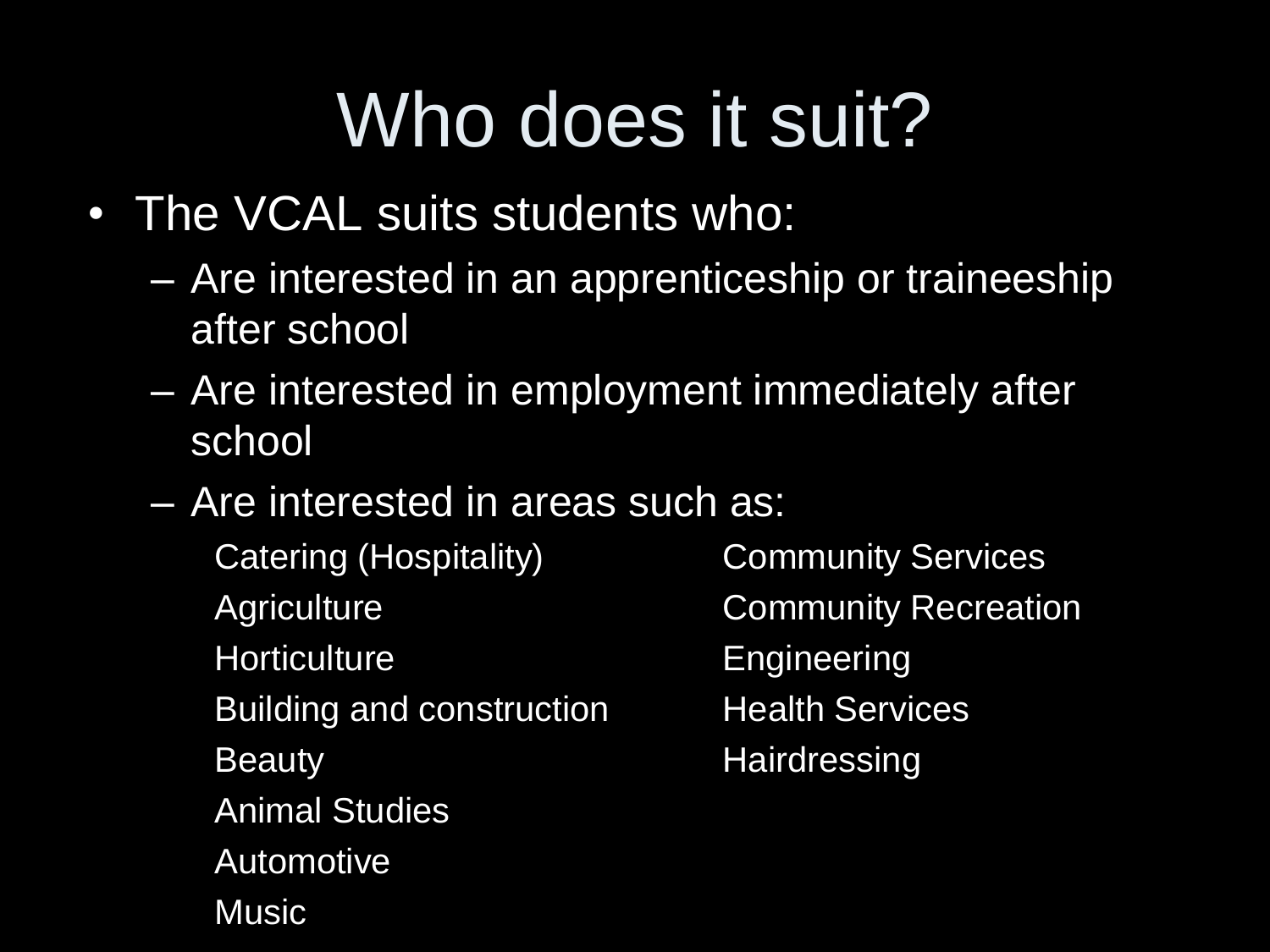#### What does it include?

The Strands

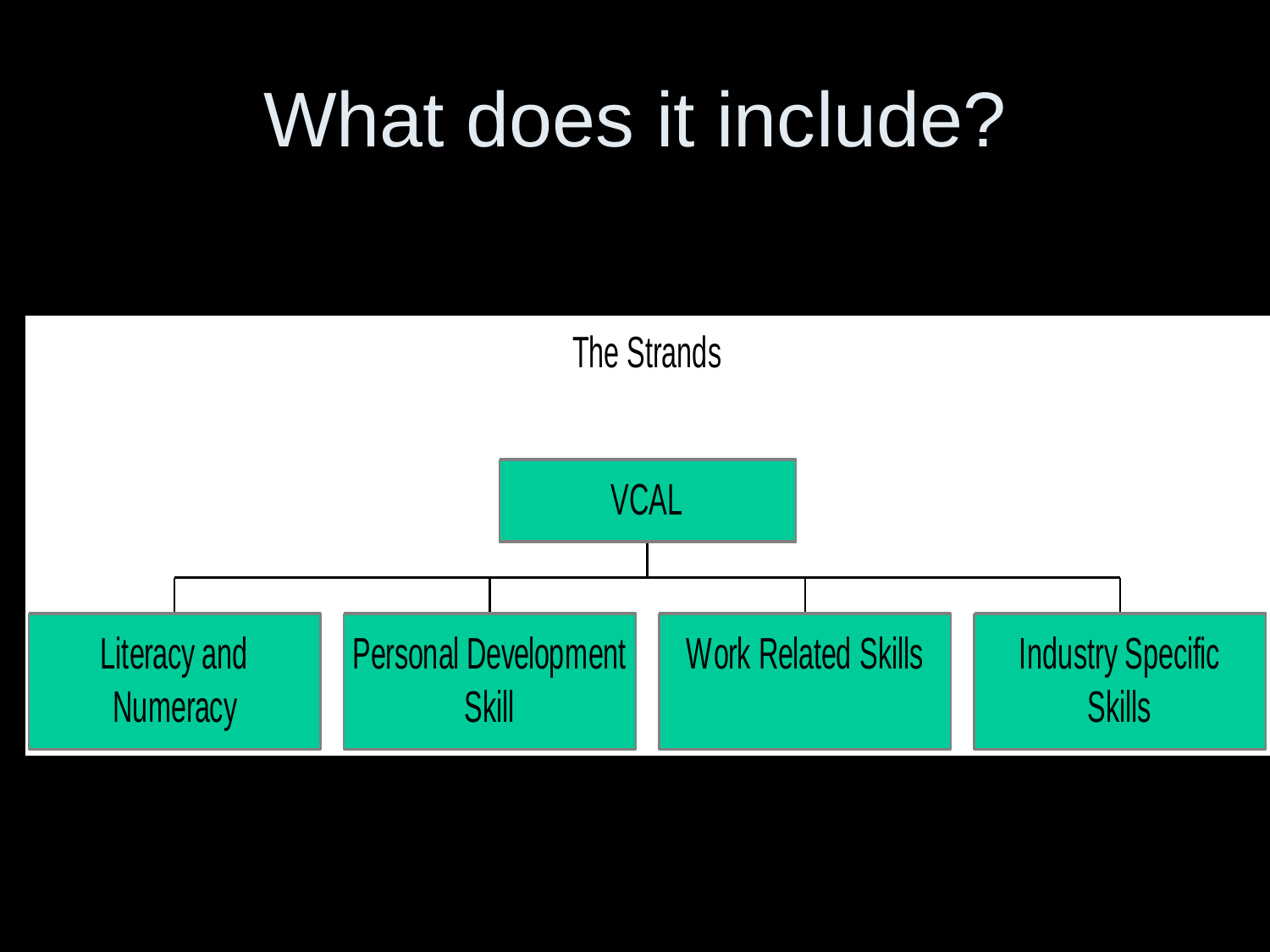### Personal Development Skills

Skills such as:

- Organisation
- Team work
- Leadership
- Communication

Students create their own projects, in a field of their interest, that covers the learning outcomes. Students have control over their own curriculum. Requires motivation and initiative.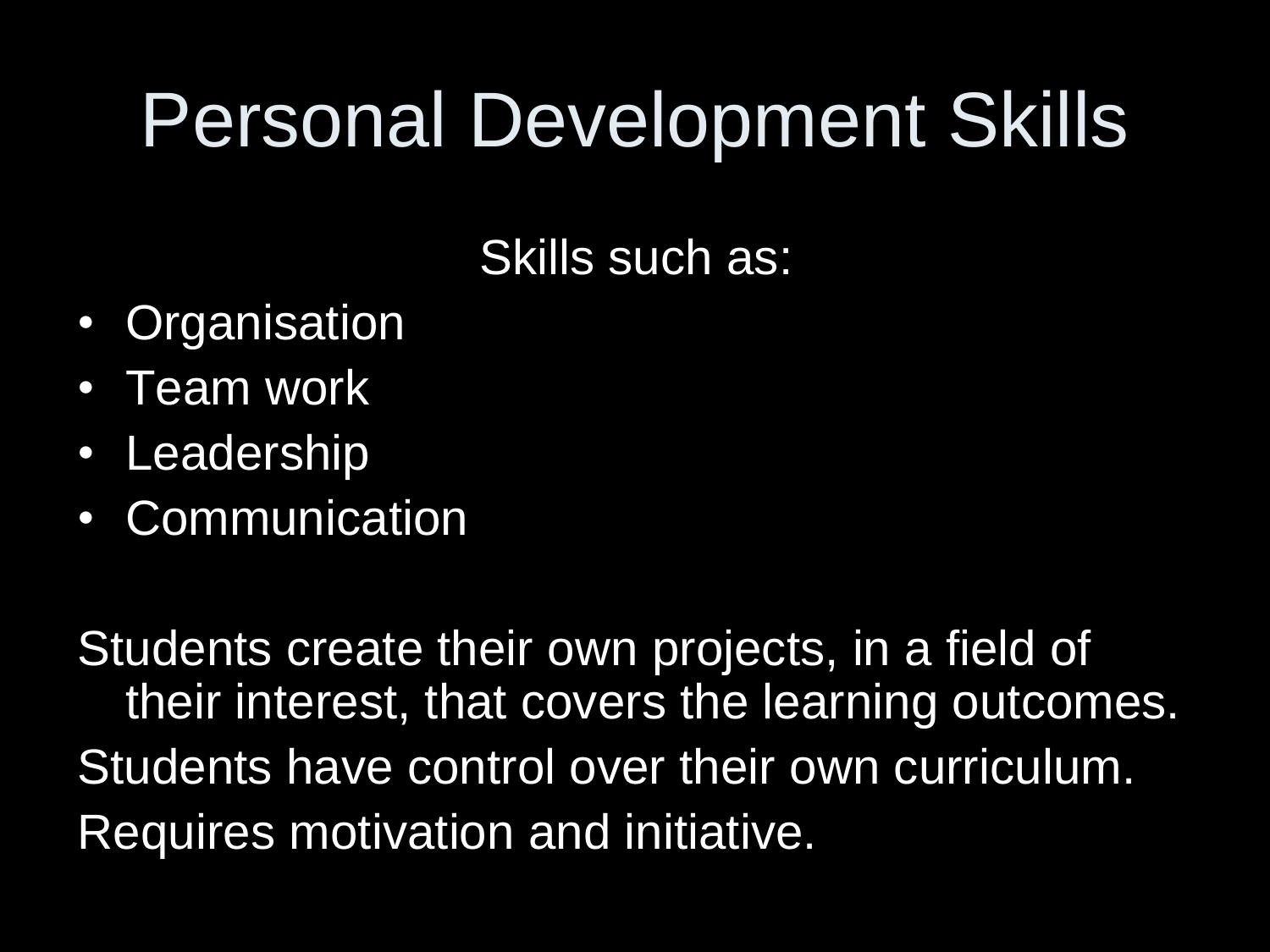### Work Related Skills

Students undertake a Structured Workplace Learning placement.

Here they gain:

•Employability skills

•Employment experience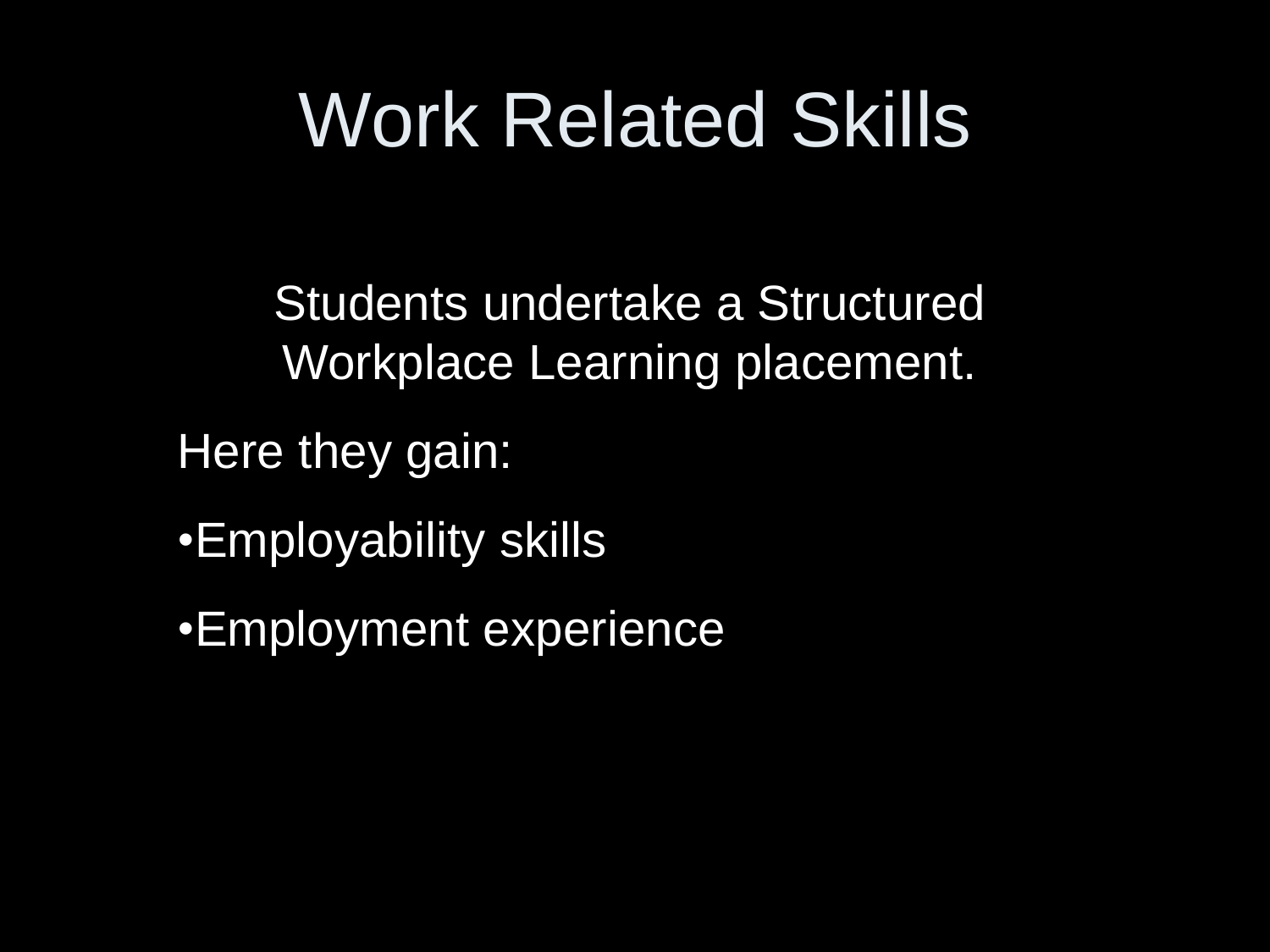# Industry Specific Skills

|                                                                                                                             |                                                                                                | <b>Industry Specific</b><br><b>Skills</b>                                                              |                                                        |
|-----------------------------------------------------------------------------------------------------------------------------|------------------------------------------------------------------------------------------------|--------------------------------------------------------------------------------------------------------|--------------------------------------------------------|
| <b>VET Catering (Hospitality)</b><br><b>VET Regreation</b><br>  VETBuilding and Construction  <br><b>VET Animal Studies</b> | <b>VET Engineering</b><br><b>VET Automotive</b><br><b>VETHealth Services</b><br><b>VETMISC</b> | <b>VET Agriculture</b><br><b>VET Community Services</b><br><b>VETHairdressing</b><br><b>VET Beauty</b> | Anyather VET<br>at NCITC Charlton<br>College or at BRT |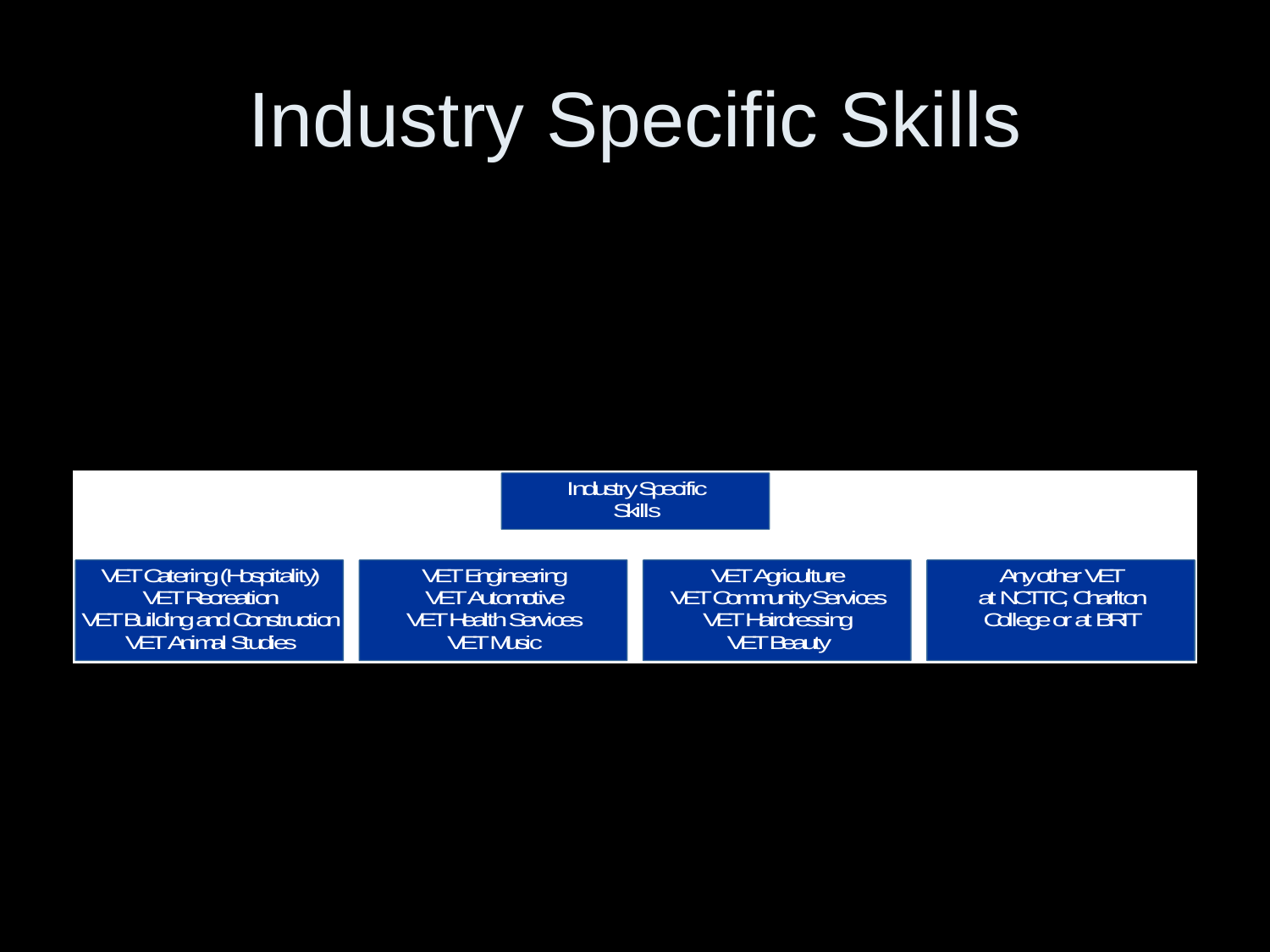# What will VCAL give me?

- The Victorian Certificate of Applied Learning at Foundation, Intermediate or Senior Level
- A Nationally Accredited Certificate (such as First Aid or Food Handling)
- Employability Skills and Employment Experience
- CONFIDENCE!